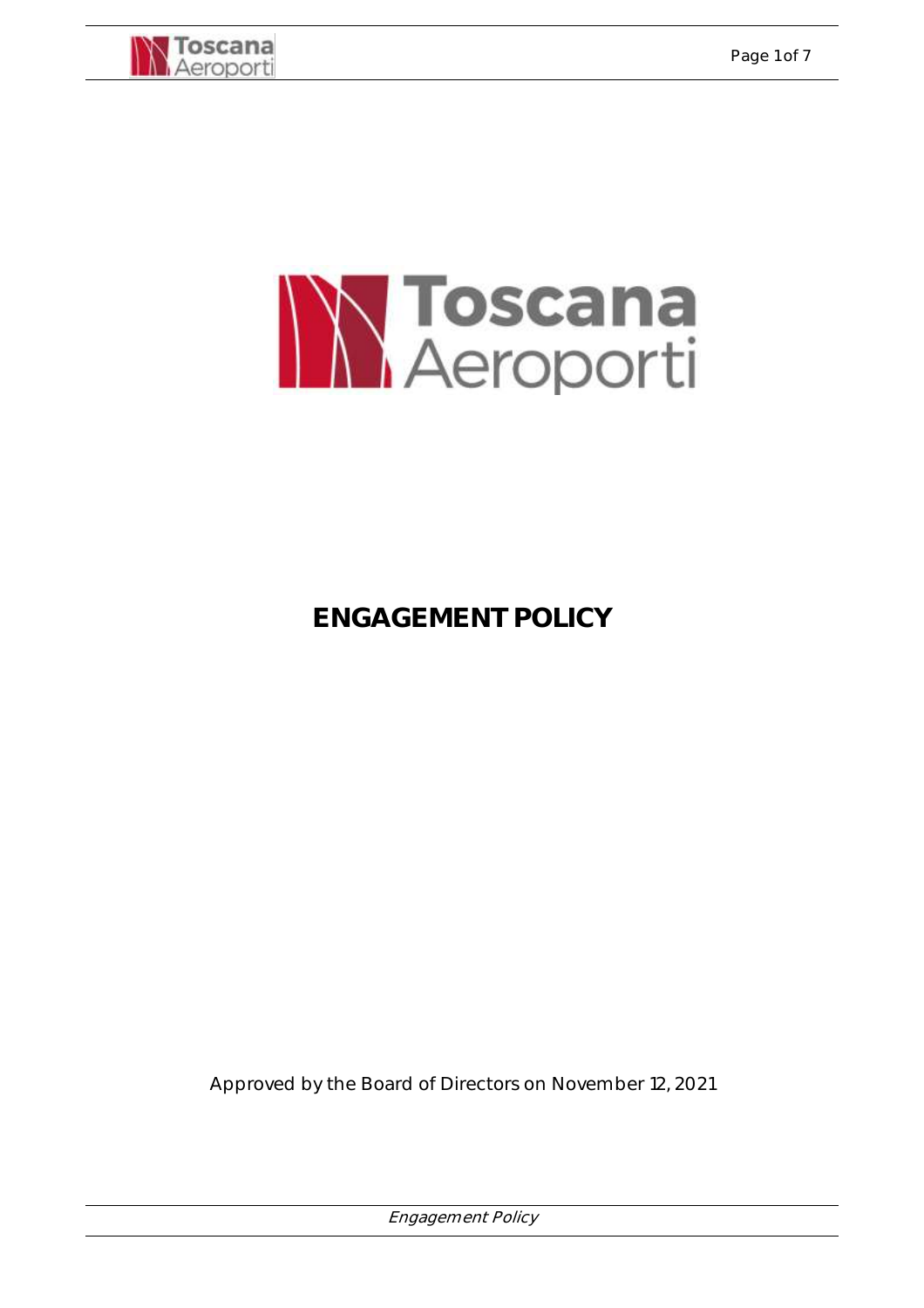## **CONTENTS**

| 3.2 |                                                                               |  |  |  |
|-----|-------------------------------------------------------------------------------|--|--|--|
|     |                                                                               |  |  |  |
| 3.4 | Meetings with the financial community, analysts and institutional investors 6 |  |  |  |
|     |                                                                               |  |  |  |
|     |                                                                               |  |  |  |
|     |                                                                               |  |  |  |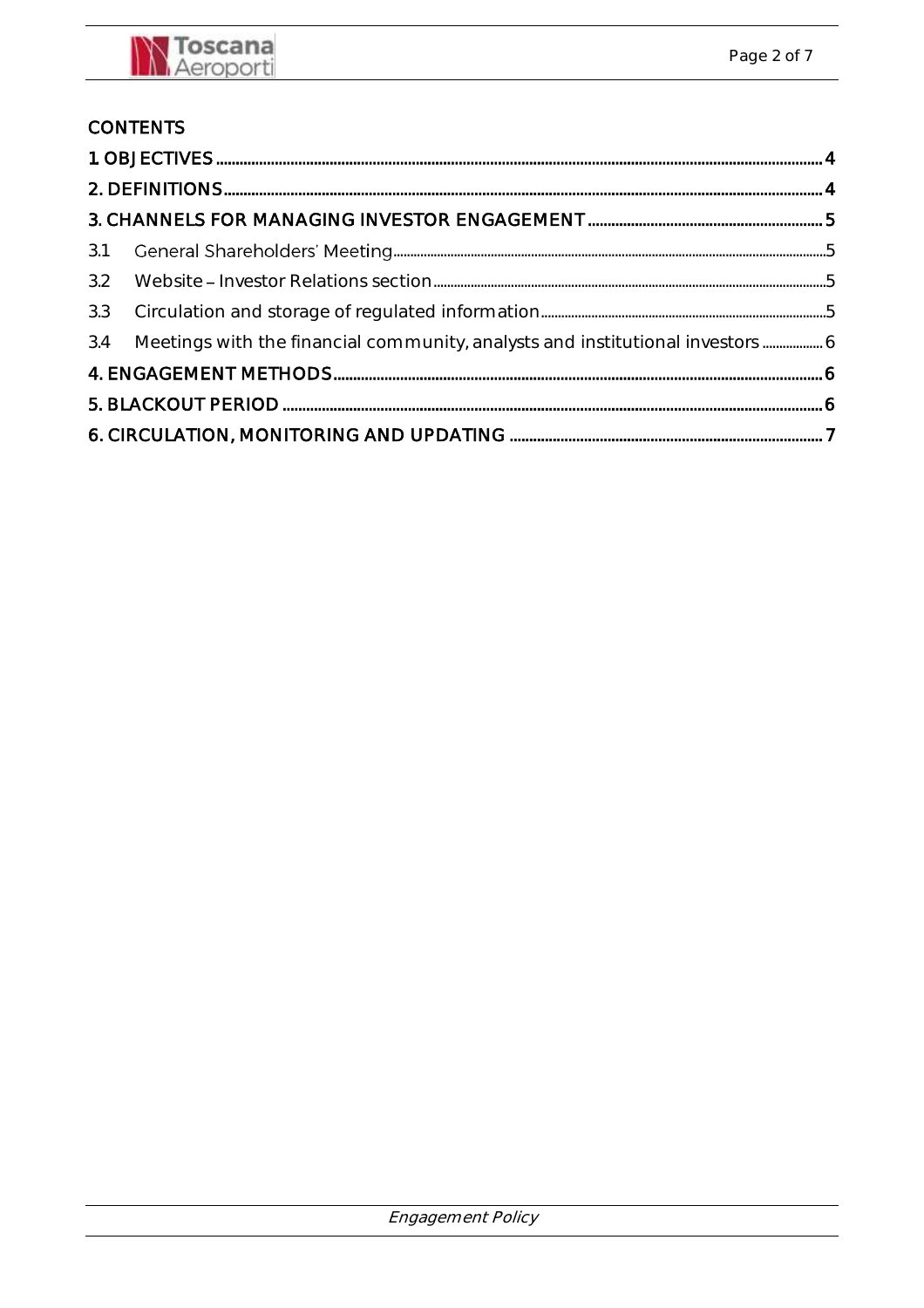

#### REVISION LOG

| Rev.   | Issue date        | Description of main changes |
|--------|-------------------|-----------------------------|
| Rev. O | November 12, 2021 | First issue                 |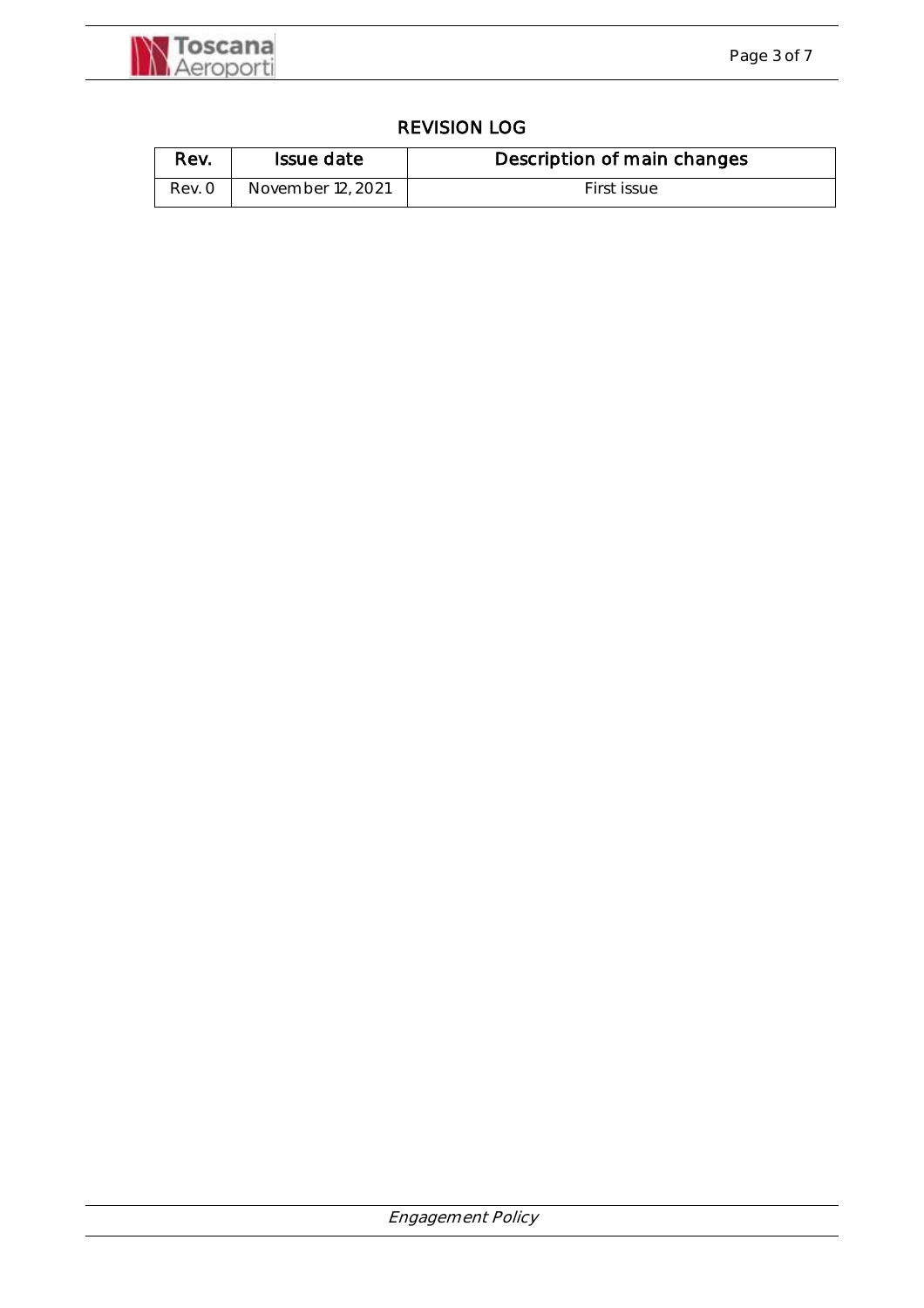

#### 1. Objectives

<span id="page-3-0"></span>Toscana Aeroporti S.p.A. ("Toscana Aeroporti", "Company" or "TA") adopted this Engagement Policy ("Engagement Policy" or "Policy") to ensure and promote, in the most appropriate forms, dialog with its Shareholders at large in accordance with applicable legislation, including laws on market abuse, in a manner consistent with the principles of fairness, transparency, symmetry and promptness of information.

This Policy was approved during the session of the Board of Directors of Toscana Aeroporti of November 12, 2021, on proposal of the Chairman formulated in concert with the Chief Executive Officer, in accordance with the recommendations laid down in the Corporate Governance Code, which the Company has adopted.

#### 2. Definitions

<span id="page-3-1"></span>The main definitions used in this Policy are indicated below:

Shareholders' Meeting: General Shareholders' Meeting of Toscana Aeroporti S.p.A.

Shareholders: holders of shares issued by Toscana Aeroporti S.p.A.

Corporate Governance Code: the Corporate Governance Code issued by the Corporate Governance Committee and addressed to companies with shares listed on the electronic share market (MTA) managed by Borsa Italiana, of which the Company is a member.

Engagement: the activity governed by this Policy concerning issues relating to: corporate governance, company strategy, corporate and environmental sustainability, operating and financial performance, remuneration policies and the internal control and risk management system.

Group: Toscana Aeroporti and the Group companies of which it is the parent.

Investors: the current and potential Shareholders of Toscana Aeroporti S.p.A. and stakeholders in the ownership of shares, other financial instruments and rights deriving from shares in share capital, on their own account or on account of third parties, such as intermediaries, asset managers and institutional investors.

Policy: this Engagement Policy.

Company, Toscana Aeroporti or TA: Toscana Aeroporti S.p.A., company listed on the electronic share market (MTA) organized and managed by Borsa Italiana.

TUF: the Consolidated Law on Finance – Italian Legislative Decree No. 58 of February 24, 1998.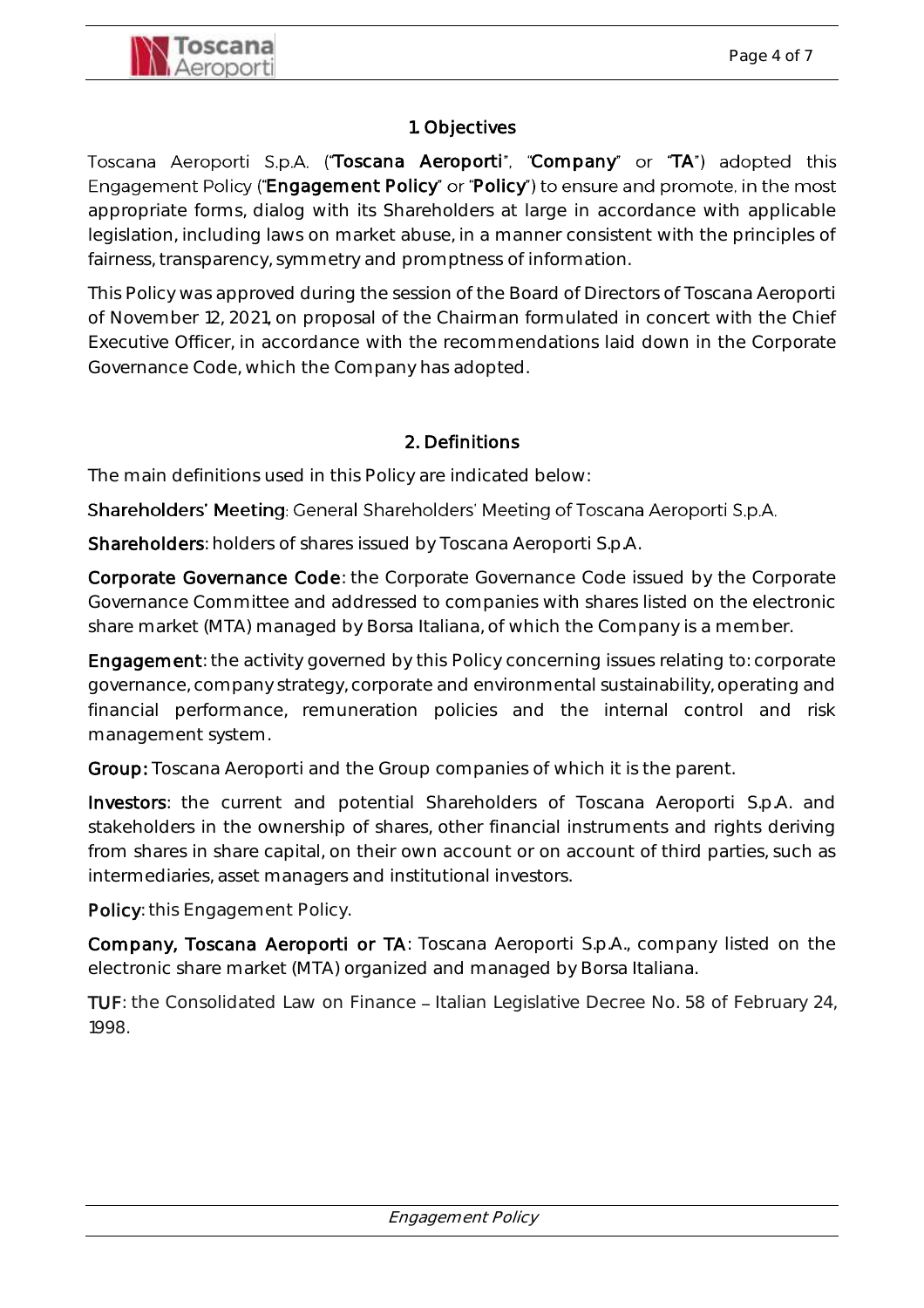

#### 3. Channels for managing Investor engagement

<span id="page-4-0"></span>The Company engages in dialog with its Shareholders, Investors and the market according to the different methods and channels of communication set out below.

#### <span id="page-4-1"></span>3.1 General Shareholders' Meeting

The General Shareholders' Meeting is the main dialog opportunity between the Company and its Shareholders. Toscana Aeroporti strives to facilitate the participation of the Investors in the General Shareholders' Meeting and to ensure voting rights on a fully informed basis, providing its shareholders with the documentation and information required by legislation applicable to listed companies (e.g., notice of calling and reports accompanying the items on the Agenda). The Company is also always available to provide its Shareholders with any clarification regarding participation in the Shareholders' Meeting. Shareholders with voting rights may ask questions regarding the items on the Agenda also prior to the Shareholders' Meeting; such questions are answered no later than during the Shareholders' Meeting, and in any event by the deadlines indicated in the convocation notice.

#### <span id="page-4-2"></span>3.2 Website - Investor Relations section

A specific *Investor Relations* section has been set up on the Company's website, www.toscana-aeroporti.com, to provide company information and documents useful to Shareholders and Investors.

The *Investor Relations / Corporate governance* section contains information and documentation regarding the Company's corporate governance (such as the General Shareholders' Meeting, the composition of the company bodies, the internal dealing communications, the Bylaws, the Market Abuse Procedure, the Report on corporate governance and ownership structure and the Report on the policy regarding remuneration and fees paid).

The Investor Relations / Financial press releases section of the website is dedicated to pricesensitive press releases circulated with the methods established by Consob regarding the dissemination of regulated information to the public.

Additional sections are *Investor Relations / Shareholders*, which indicates the composition of the shareholders, and Investor Relations / Financial information, which provides financial information (such as financial reports, half-year financial reports, interim financial reports, presentations for the financial community and Toscana Aeroporti's listed stock performance).

### <span id="page-4-3"></span>3.3 Circulation and storage of regulated information

The Company currently uses the 1INFO system [\(www.1info.it\)](http://www.1info.it/) for the dissemination ("SDIR") and storage of regulated information managed by the company Computershare S.p.A. and authorized by Consob.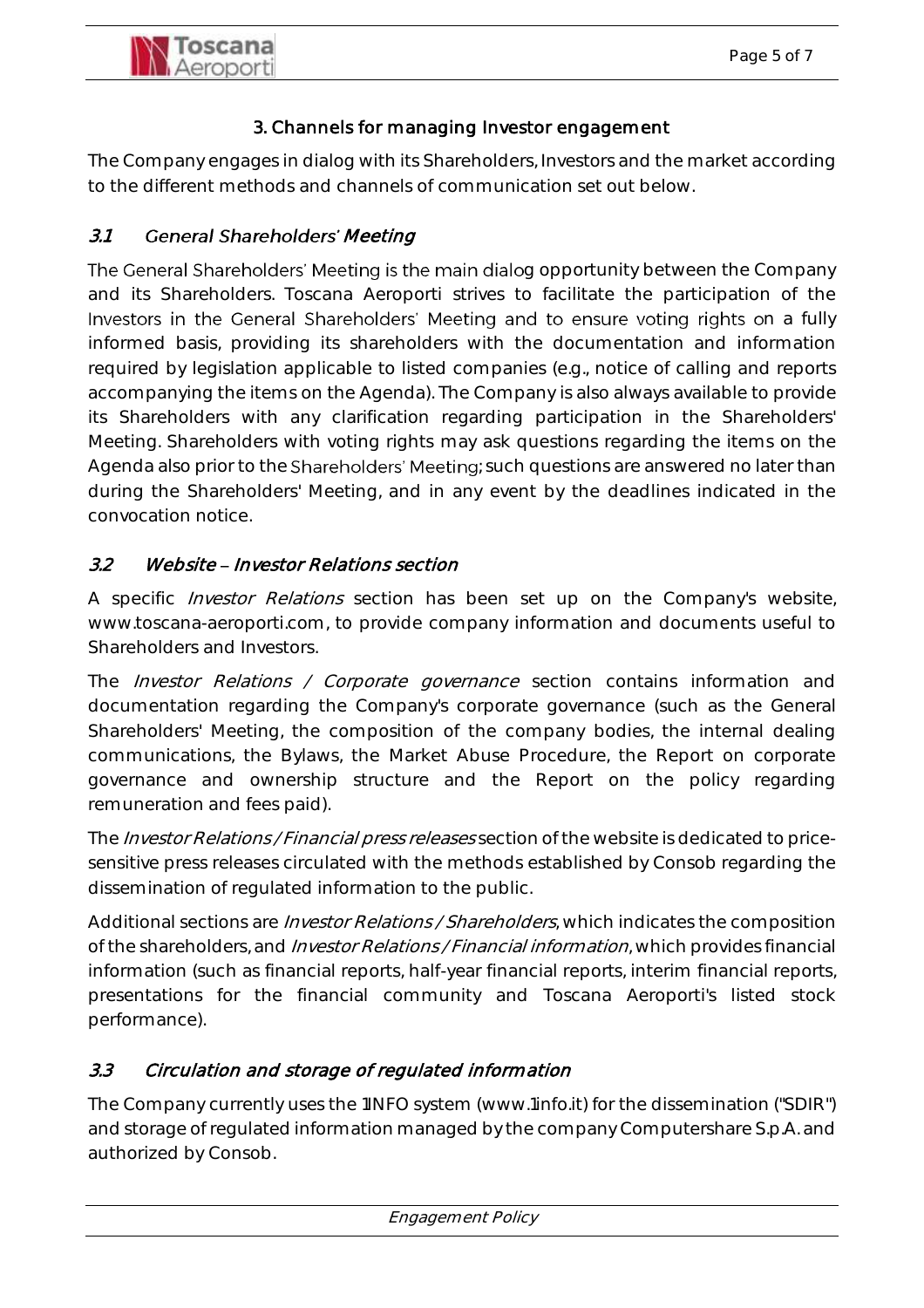## <span id="page-5-0"></span>3.4 Meetings with the financial community, analysts and institutional investors

Periodic meetings are organized with the financial community, analysts and institutional investors following the approval of operating and financial results and regarding strategic issues for the Company (e.g., conference calls, roadshows, one-to-one meetings and investor days), with the participation of the Investor Relator and, depending on specific needs, the Chairman of the Board of Directors, the Chief Executive Officer and the Chief Financial Officer (CFO), as well as other management personnel deemed necessary from time to time.

To ensure symmetry of information, prior to the beginning of meetings the Company publishes the information to be illustrated on the storage facility 1info and its website and informs the public by circulating the press release through the 1info dissemination system.

## 4. Engagement methods

<span id="page-5-1"></span>Dialog requests may only concern issues relating to: corporate governance, company strategy, corporate and environmental sustainability, operating and financial performance, remuneration policies and the internal control and risk management system.

The Shareholders may formulate their requests through the form present on the Company's website in the section Investor Relations / IR Contacts.

The Company's Investor Relations function, Administration, Finance & Control Department and Legal & Compliance Department, each within their purview and in coordination with the Chairman and the Chief Executive Officer, on the basis of their respective delegated powers, where the request correctly concerns at least one of the above issues, ensure as timely a response as possible to the request, in addition to determining the operating methods to be used to conduct the dialog with the requesting party.

It is understood that the Company is required to act in full accordance with the laws and regulations in force at the time, such as, *inter alia*, the provisions governing transparency of information and equality of treatment, in addition to the provisions on the management and processing of regulated information, as laid down in the Market Abuse Procedure approved by the Board of Directors of Toscana Aeroporti at its meeting of December 16, 2015, as subsequently amended.

### 5. Blackout period

<span id="page-5-2"></span>The meetings and engagement activities governed by this Policy normally do not occur during the blackout period, i.e., during the 30 calendar days prior to the disclosure to the public of the Company's results for the period, as defined in the Toscana Aeroporti's Market Abuse Procedure.

However, engagement initiatives with Investors and Shareholders instrumental to participation in Shareholders' Meetings deemed necessary and appropriate for the Company or regarding information already made public are allowed, even during the blackout period.